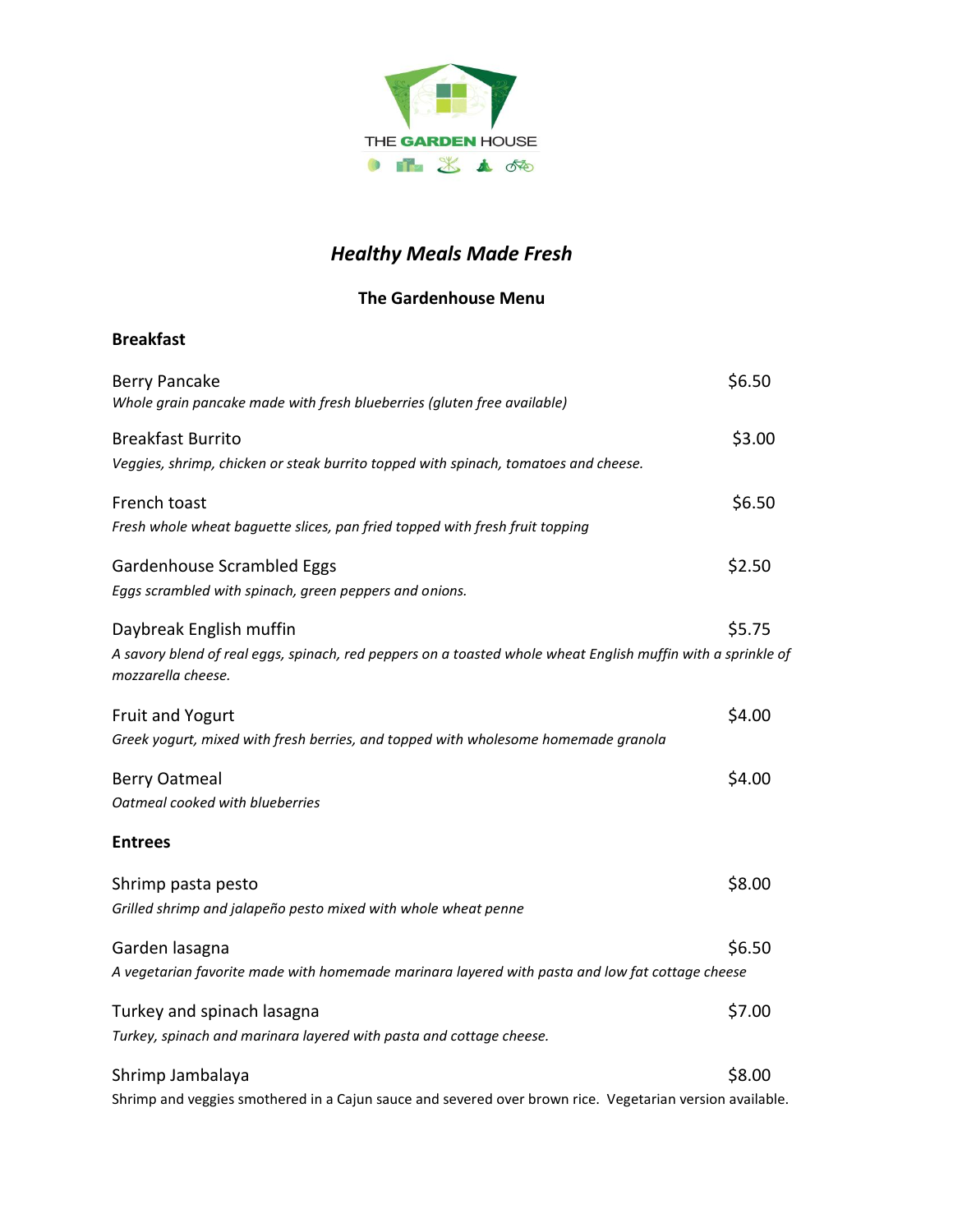

| Gumbo<br>A thick stewlike dish that can have many ingredients including vegetables (such as okra,<br>tomatoes and onions) and one or several meats or shellfish (such as chicken, sausage, shrimp,<br>or crab). | \$8.00  |
|-----------------------------------------------------------------------------------------------------------------------------------------------------------------------------------------------------------------|---------|
| Curry and rice<br>A light curry sauce served with brown rice. Chicken, shrimp or veggie curry dishes available.                                                                                                 | \$7.00  |
| Baja Fish Tacos<br>Lean baked tilapia in a corn tortilla, then topped with our special mango salsa, chopped spinach and our<br>special baja sauce.                                                              | \$7.00  |
| Salmon and grilled veggies<br>A fresh cut of Atlantic salmon grilled and topped with grilled veggies.                                                                                                           | \$10.00 |
| <b>Salads</b>                                                                                                                                                                                                   |         |
| Kale Salad<br>Raw kale salad prepared with red onion and tossed with our garlic dressing.                                                                                                                       | \$5.00  |
| <b>Carrot Salad</b><br>Our carrot salad is prepared with the carrot pulp, celery, scallions and sweet relish.                                                                                                   | \$5.00  |
| Tuna Salad<br>Spinach leaves tuna, red onion, red peppers, and sweet pickles tossed lightly in our low fat ranch dressing                                                                                       | \$6.00  |
| <b>Almond Pate</b><br>Our almond pate is made from raw whole almonds, celery, and spring onions                                                                                                                 | \$7.00  |
| <b>Fruit Salad</b><br>Choose from in season fruit to create your own unique fresh fruit salad.                                                                                                                  | \$5.00  |
| <b>Raw Seaweed Salad</b><br>Our raw seaweed salad is made with wakame seaweed, sliced cucumber, carrot and cabbage<br>tossed with sesame oil                                                                    | \$5.00  |
| <b>Bean Thread Salad</b>                                                                                                                                                                                        | \$5.00  |
| Our bean thread salad is made from bean thread, parsley, onions, yellow and red peppers with a<br>roasted sesame oil                                                                                            |         |